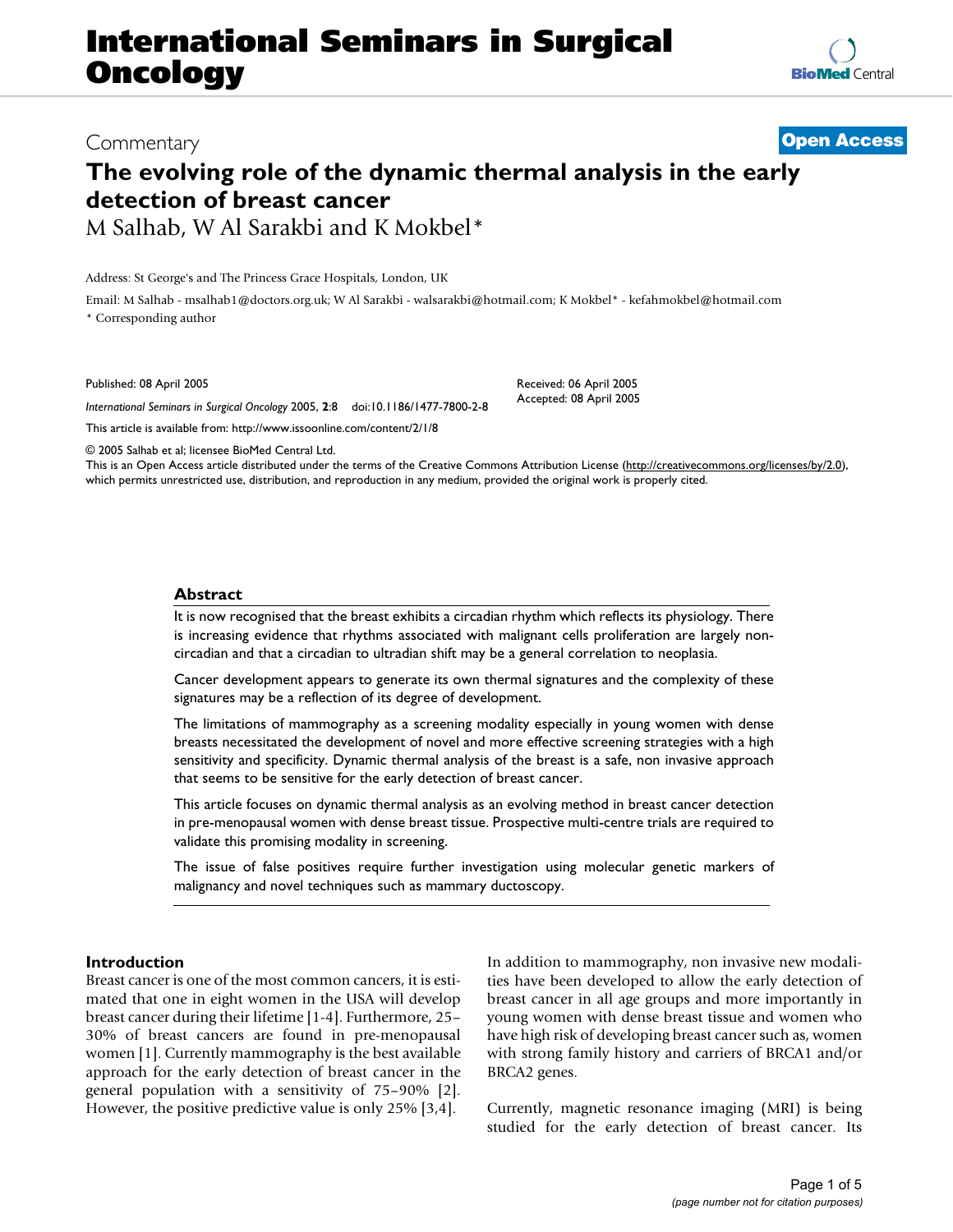sensitivity in high risk women has been found to be much higher than mammography but with a lower specificity [5,6]. Kriege et al observed a higher sensitivity for MRI in detection of breast cancer in women with a genetic predisposition or at high risk compared to (71% vs. 41 %) but with lower specificity (90% vs. 95%) [6].

Electrical impedance scanning (EIS) is another modality under development for breast cancer detection especially in young women with dense breasts [7]. The basic science behind its use is the fact that malignant tumours have lower electrical impedance than the surrounding normal tissue. However, separation between malignant and benign lesions needs further investigations [8].

Furthermore, mammary ductoscopy (MD) and visualization of mammary ducts and proteomics of nipple aspirate fluid (NAF) and serum are promising screening modalities that require further evaluation [9,10].

The limitations of mammography as a screening modality especially in young women with dense breasts necessitated the development of novel and more effective screening strategies with a high sensitivity and specificity.

This article focuses on the dynamic thermal analysis as an evolving non invasive and a safe method in breast cancer detection in pre-menopausal women with dense breast tissue and women at high risk due to family history or genetic predisposition.

### **Breast and circadian rhythm [1]**

It is now recognised that the establishment and growth of a tumour depend on neovascularization. This successful recruitment of new blood vessels into a tumour; also known as angiogenesis is dependent on angiogenic growth factors produced by the tumour cells [11]. Such new vessels grow adjacent to the tumour presumably to increase its nutrient supply [12]. These new vessels lack smooth muscles rendering them unreceptive to control by epinephrine [13,14]. The lack of receptivity produce a more constant blood flow, thus increasing the local temperature.

Earlier technology for assessing thermal abnormalities in the breast focussed on the presence of the abnormal temperature as a crucial marker [15-17]. In a study conducted by Gantherine et al, 21.3% of patients who had abnormal thermograms but no abnormality on physical examination and mammography developed breast cancer within the next 3 years [17]. In another study of women who had thermal abnormalities on initial examination using infrared technology, long term follow up (2–10 years) revealed that 33% of these women developed breast cancer, a rate six times higher than that expected in the normal population [18]. This relationship between breast skin temperature and breast cancer was thoroughly examined by Gros et al [15,16]. They found that the differences between the characteristics of rhythmic changes in skin temperature of clinically healthy and cancerous breasts were real and measurable. Despite these interesting observations thermography as a general screening tool for the detection of women at risk of breast cancer did not find a wide spread acceptance due to low sensitivity of the test and the subjective nature of the test interpretations.

The superficial thermal patterns measured on the surface of the breast seem to be related to tissue metabolism and vascularization within the underlying tissue. Such thermal patterns change significantly as a result of normal phenomena including menstrual cycle, pregnancy and more importantly the pathologic process itself. Additionally, cancer development represents the summation of a large number of mutations that occur over years, each with its own particular histologic phenotype [19-23].

Such changes appear to generate their own thermal signature and the complexity of these signatures may be a reflection of their degree of development [24-28].

Temperature in a normal breast increases from the skin into the deep tissue and heat conductivity in the healthy breasts is constant in most cases and generally can be characterized in terms of circadian rhythm periodicity [29]. In contrast, the rhythms associated with malignant cells proliferation are largely non circadian and suggest that a circadian to ultradian shift may be a general correlation to neoplasia. Heat production by the tumour under the influence of angiogenesis should be therefore re-examined in terms of absence of normal circadian fluctuations. Due to the increased blood flow and the lack of receptivity in the newly formed vessels in malignancy, temperature production exhibits circadian rhythmic variations to a far lesser degree than is evident in the healthy breasts [13]. It has been found that independent of a tumour's size, relatively small tumours  $\left\langle \frac{p}{r} \right\rangle = 0.5$  cm in diameter), poorly vascularized rapidly growing tumors can produce increases in regional heat. The explanation for this effect is unclear but it may be due to the chronic inflammatory response around developing breast tumours. With increasing evidence that inflammation can enhance tumor growth and is associated with a poor prognosis, this suggestion implies that thermal analysis may have considerable value [30].

Furthermore, the unique relationship between the thermal circadian rhythm and mitotic activity could be considered as a first warning of tumour development, which can be detected using a safe and non-invasive technology. The genes that drive the circadian rhythm are emerging as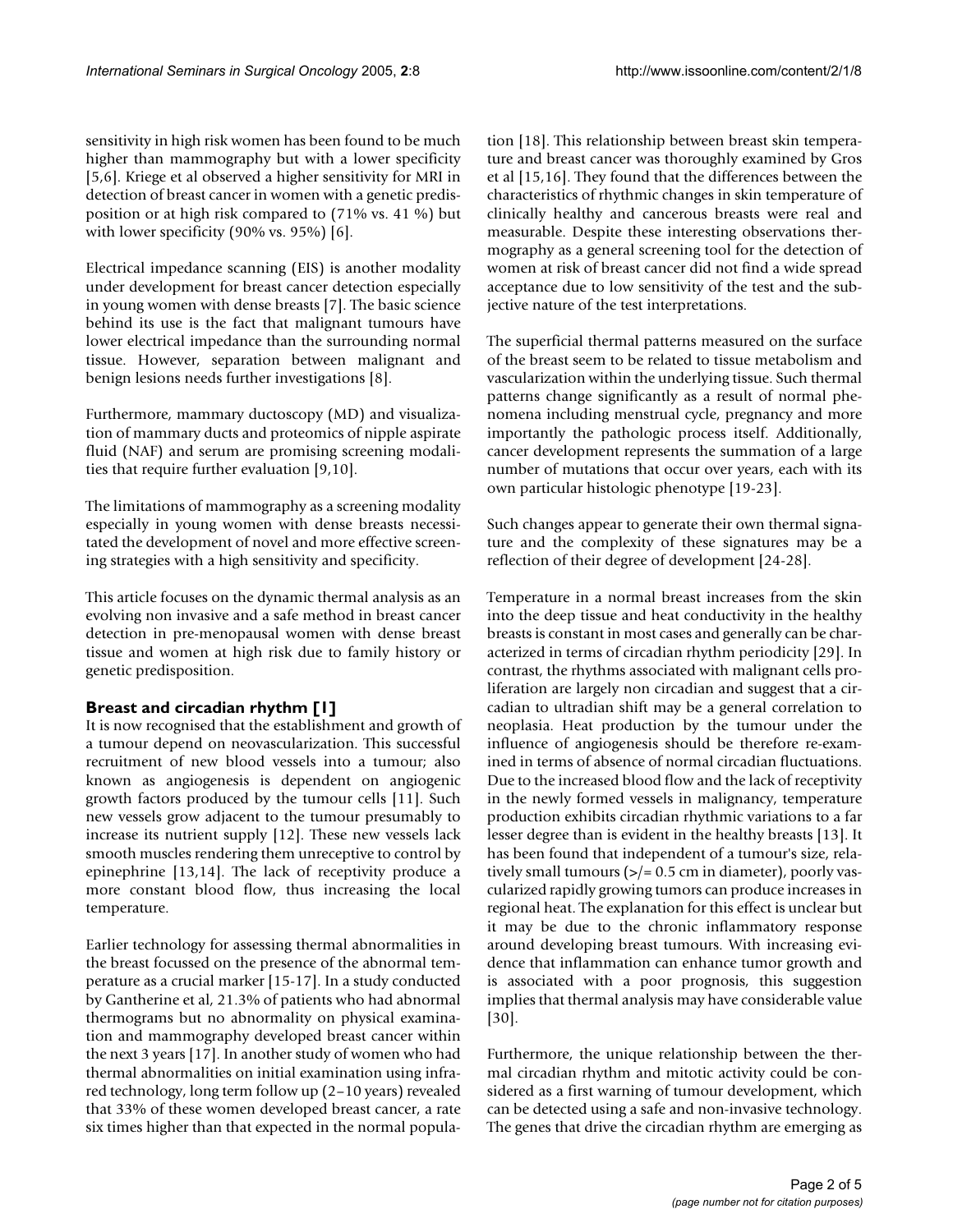

Dynamic thermal analysis in a patient with fibroadenoma.

central players in gene regulation throughout the organism, particularly for cell-cycle regulatory genes and the genes of apoptosis [31].

### **Dynamic thermal analysis**

Recent technological advances have facilitated the recording of circadian rhythm variations of the breast and analysing the recorded data using highly complicated computer statistical software. A miniaturized microprocessor has been developed to record and store thermal information collected from eight separate sites of each breast. Sensors are placed in anatomically critical positions elicited by data obtained from tumour registries as to where cancers are most likely to develop.

In the First Warning System (FWS, Lifeline Biotechnologies, Florida, USA), thermal data are collected every five minutes for a period of 48 hours during which time women are encouraged to maintain their daily activities. 9000 pieces of data are recorded by microprocessors during the test period and analysed using specially developed statistical software. Temperature points from each contralateral sensor are plotted against each other to form a thermal motion picture of a lesion's physiological activity.

Such a technology was first used by Farrar et al who examined a cohort of 138 women who had been scheduled for open breast biopsies based on the finding of physical examination and mammography [14]. A total of 23 women (17%) were found to have breast cancer, of these, 20 (87%) were characterized by the monitor as being high risk. The other 3 patients (13%) who were missed by the monitor had ductal carcinoma. Mammography was positive or suspicious in only 19 patients (83%). Of the 4 cancers missed by mammography (3 of them were pre menopausal), the monitor correctly characterized 3 women as being high risk. Figures 1 and 2 demonstrate the thermal graphs in two patients with a fibroadenoma (Fig. 1) and a T1 breast cancer (Fig. 2). A neural net algorithm was subsequently developed and evaluated by the authors because of its value in analysing the non-linear data such as these recorded by the breast's monitors. Using this neural net algorithm reduced the number of false positives (18% vs. 30%)) and improved sensitivity (91% vs. 87%).

One of the main challenges to this technology is the false positive cases; confusion could be created in these women who are characterized as being positive or high risk by dynamic thermal analysis in the absence of physical and mammographical signs. This group of women may or may not have cancer in its earliest stages. Further retrospective analysis of the thermal data using a refined neural net algorithm may increase the sensitivity and reduce the number of false positives. Also this group of patients may well benefit from the new advances in the nipple aspirate fluid analysis and proteomic profiling technologies. Research is currently ongoing on this subject and the initial results are promising [9].

### **The Future**

Dynamic thermal analysis of the breast is a safe, non invasive approach that seems to be sensitive for the early detection of breast cancer especially in young women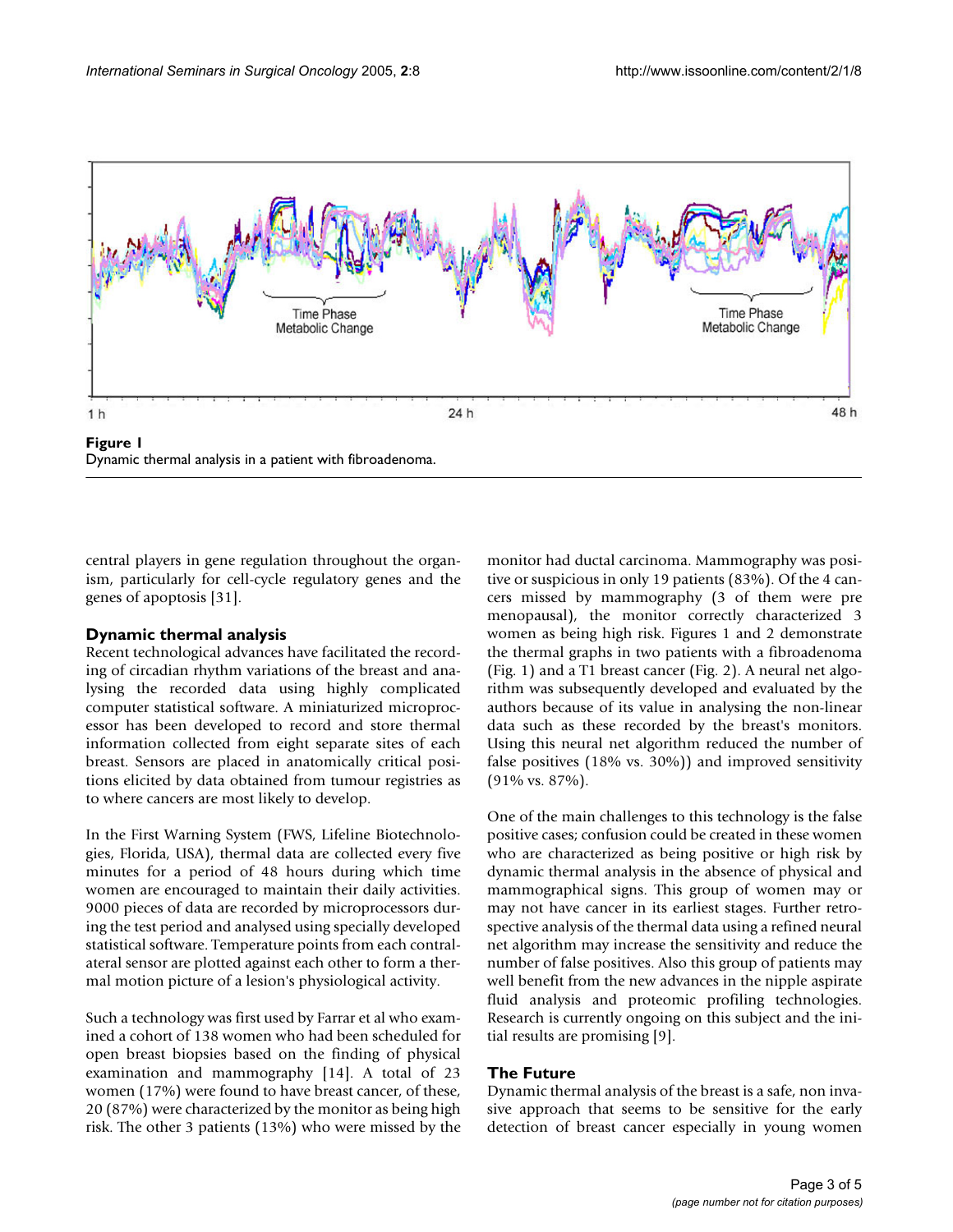

Dynamic thermal analysis in a patient with T1 breast cancer.

where the conventional mammography is of limited value. Such a technology could become the initial breast screening test in pre-menopausal women and those who are classified as positive can then be selected for anatomical imaging with mammography, MRI and/or ultrasonography. Further refinement of the neural net algorithm is required in order to shorten the period of data recording and improve specificity. Prospective multi-centre trials are then required to validate these promising observations. The issue of false positives require further investigation using molecular genetic markers of malignancy and novel techniques such as mammary ductoscopy [10].

Finally, a better understanding of the circadian rhythm biology [1,30] and clearer definition of the thermal activity boundaries for various pathological conditions of the breast will open the door to a new and more precise screening method for breast cancer.

#### **References**

- 1. Keith LG, Oleszczuk JJ, Laguens M: **[Circadian rhythm chaos: A](http://www.ncbi.nlm.nih.gov/entrez/query.fcgi?cmd=Retrieve&db=PubMed&dopt=Abstract&list_uids=11720196) [new breast cancer marker.](http://www.ncbi.nlm.nih.gov/entrez/query.fcgi?cmd=Retrieve&db=PubMed&dopt=Abstract&list_uids=11720196)** *Int J Fertil Womens Med* 2001, **46(5):**238-247.
- 2. Donegan WL: **[Evaluation of a palpable breast mass.](http://www.ncbi.nlm.nih.gov/entrez/query.fcgi?cmd=Retrieve&db=PubMed&dopt=Abstract&list_uids=1513351)** *N Engl J Med* 1992, **327:**937-942.
- 3. Elmore JG, Barton MB, Moceri VM, Polk S, Arena PJ, Fletcher SW: **[Ten- year risk of false positive screening mammograms and](http://www.ncbi.nlm.nih.gov/entrez/query.fcgi?cmd=Retrieve&db=PubMed&dopt=Abstract&list_uids=9545356) [clinical breast examinations.](http://www.ncbi.nlm.nih.gov/entrez/query.fcgi?cmd=Retrieve&db=PubMed&dopt=Abstract&list_uids=9545356)** *N Engl J Med* 1998, **338:**1089-1096.
- 4. Harris JR, Lippman ME, Veronesi U, Willet W: **Breast cancer (1).** *N Engl J Med* 1992, **327:**317-328.
- 5. Elmore JG, Armstrong K, Lehman CD, Fletcher SW: **[Screening for](http://www.ncbi.nlm.nih.gov/entrez/query.fcgi?cmd=Retrieve&db=PubMed&dopt=Abstract&list_uids=15755947) [breast cancer.](http://www.ncbi.nlm.nih.gov/entrez/query.fcgi?cmd=Retrieve&db=PubMed&dopt=Abstract&list_uids=15755947)** *JAMA* 2005, **293(10):**1245-1256.
- 6. Kriege M, Brekelmans CT, Boetes C, Besnard PE, Zonderland HM, Obdeijn IM, Manoliu RA, Kok T, Peterse H, Tilanus-Linhorst MM, Muller SH, Meijer S, Oosterwijk JC, Beex LV, Tollenaar RA, de Koning HJ, Rutgers T, Klijn JG, the Magnetic Resonance Imaging Screening Study Group: **[Efficacy of Magnetic Resonance Imaging and](http://www.ncbi.nlm.nih.gov/entrez/query.fcgi?cmd=Retrieve&db=PubMed&dopt=Abstract&list_uids=15671899) [Mammography for Breast Cancer Screening in Women](http://www.ncbi.nlm.nih.gov/entrez/query.fcgi?cmd=Retrieve&db=PubMed&dopt=Abstract&list_uids=15671899)**

**[With a Familial or Genetic Predisposition.](http://www.ncbi.nlm.nih.gov/entrez/query.fcgi?cmd=Retrieve&db=PubMed&dopt=Abstract&list_uids=15671899)** *Obstet Gynecol Surv* 2005, **60(2):**107-109.

- 7. Hope TA, Iles SE: **[Technology review: the use of electrical](http://www.ncbi.nlm.nih.gov/entrez/query.fcgi?cmd=Retrieve&db=PubMed&dopt=Abstract&list_uids=14979909) [impedance scanning in the detection of breast cancer.](http://www.ncbi.nlm.nih.gov/entrez/query.fcgi?cmd=Retrieve&db=PubMed&dopt=Abstract&list_uids=14979909)** *Breast Cancer Res* 2004, **6(2):**69-74. Epub 2003 Nov 13.
- 8. Zou Y, Guo Z: **[A review of electrical impedance techniques for](http://www.ncbi.nlm.nih.gov/entrez/query.fcgi?cmd=Retrieve&db=PubMed&dopt=Abstract&list_uids=12538062) [breast cancer detection.](http://www.ncbi.nlm.nih.gov/entrez/query.fcgi?cmd=Retrieve&db=PubMed&dopt=Abstract&list_uids=12538062)** *Med Eng Phys* 2003, **25(2):**79-90.
- 9. Pawlik TM, Fritsche H, Coombes KR, Xiao L, Krishnamurthy S, Hunt KK, Pusztai L, Chen JN, Clarke CH, Arun B, Hung MC, Kuerer HM: **[Significant differences in nipple aspirate fluid protein expres](http://www.ncbi.nlm.nih.gov/entrez/query.fcgi?cmd=Retrieve&db=PubMed&dopt=Abstract&list_uids=15692757)sion between healthy women and those with breast cancer [demonstrated by time-of-flight mass spectrometry.](http://www.ncbi.nlm.nih.gov/entrez/query.fcgi?cmd=Retrieve&db=PubMed&dopt=Abstract&list_uids=15692757)** *Breast Cancer Res Treat* 2005, **89(2):**149-157.
- 10. Mokbel K, Escobar PF, Matsunaga T: **[Mammary ductoscopy: cur](http://www.ncbi.nlm.nih.gov/entrez/query.fcgi?cmd=Retrieve&db=PubMed&dopt=Abstract&list_uids=15642418)[rent status and future prospects.](http://www.ncbi.nlm.nih.gov/entrez/query.fcgi?cmd=Retrieve&db=PubMed&dopt=Abstract&list_uids=15642418)** *Eur J Surg Oncol* 2005, **31(1):**3-8.
- 11. La Vecchia C, Parazzini F, Franceshi S, Decarli A: **[Risk factors for](http://www.ncbi.nlm.nih.gov/entrez/query.fcgi?cmd=Retrieve&db=PubMed&dopt=Abstract&list_uids=4002347) [benign breast disease and their relation with breast cancer](http://www.ncbi.nlm.nih.gov/entrez/query.fcgi?cmd=Retrieve&db=PubMed&dopt=Abstract&list_uids=4002347) [risk. Pooled information from epidemiologic studies.](http://www.ncbi.nlm.nih.gov/entrez/query.fcgi?cmd=Retrieve&db=PubMed&dopt=Abstract&list_uids=4002347)** *Tumori* 1985, **71:**167-178.
- 12. Folkman J: **[Introduction of angiogenesis during the transition](http://www.ncbi.nlm.nih.gov/entrez/query.fcgi?cmd=Retrieve&db=PubMed&dopt=Abstract&list_uids=2469964) [from hyperplasia to neoplasia.](http://www.ncbi.nlm.nih.gov/entrez/query.fcgi?cmd=Retrieve&db=PubMed&dopt=Abstract&list_uids=2469964)** *Nature* 1989, **339:**58-61.
- 13. Mc Donald D: **Mechanism of Tumour Leakiness proceeding angiogenesis and cancer. From basic mechanisms to therapeutic applications.** In *American association of cancer research conference* Traverse City, Michigan. 2000 October 11–15.
- 14. Farrar WB, Patricia R, Sexton RN, Marsh W, Olsen J: **An evaluation of a new objective method for breast cancer screening.** In *Scientific exhibit presented at the 76th Annual clinical congress of the American college of surgeons* San Francisco, California. October 8–11, 1990.
- 15. Gros C, Gautherine M, Bourjat P: *Prognosis and post therapeutic followup of breast cancers by thermography* Edited by: Aarts NJM, Gautherine M, Ring EFJ. Thermography. Karger, Basel; 1975:77-90.
- 16. Gautherine M, Gros C: **Contribution of infrared thermography to early diagnosis, pretheraputic prognosis and post-irradiation follow-up of breast carcinomas.** *Med Mundi* 1976, **21:**135-149.
- 17. Gautherine M, Haehnel P, Walter JP, Keith LG: *Thermovascular changes associated within situ and minimal breast cancers; results of an ongoing prospective study after four years* 1987, **11:**833-842.
- 18. Feig SA: **[Role and evaluation of mammography and other](http://www.ncbi.nlm.nih.gov/entrez/query.fcgi?cmd=Retrieve&db=PubMed&dopt=Abstract&list_uids=9990680) [imaging methods for breast cancer detection, diagnosis, and](http://www.ncbi.nlm.nih.gov/entrez/query.fcgi?cmd=Retrieve&db=PubMed&dopt=Abstract&list_uids=9990680) [staging.](http://www.ncbi.nlm.nih.gov/entrez/query.fcgi?cmd=Retrieve&db=PubMed&dopt=Abstract&list_uids=9990680)** *Semin Nucl Med* 1999, **29(1):**3-15.
- 19. Simpson HW, Mutch F, Halberg F, Griffiths K, Wilson D: **[Bimodal](http://www.ncbi.nlm.nih.gov/entrez/query.fcgi?cmd=Retrieve&db=PubMed&dopt=Abstract&list_uids=7139535) [age-frequency of epitheliosis in cancer mastectomies.](http://www.ncbi.nlm.nih.gov/entrez/query.fcgi?cmd=Retrieve&db=PubMed&dopt=Abstract&list_uids=7139535)** *Cancer* 1982, **50:**2417-2422.